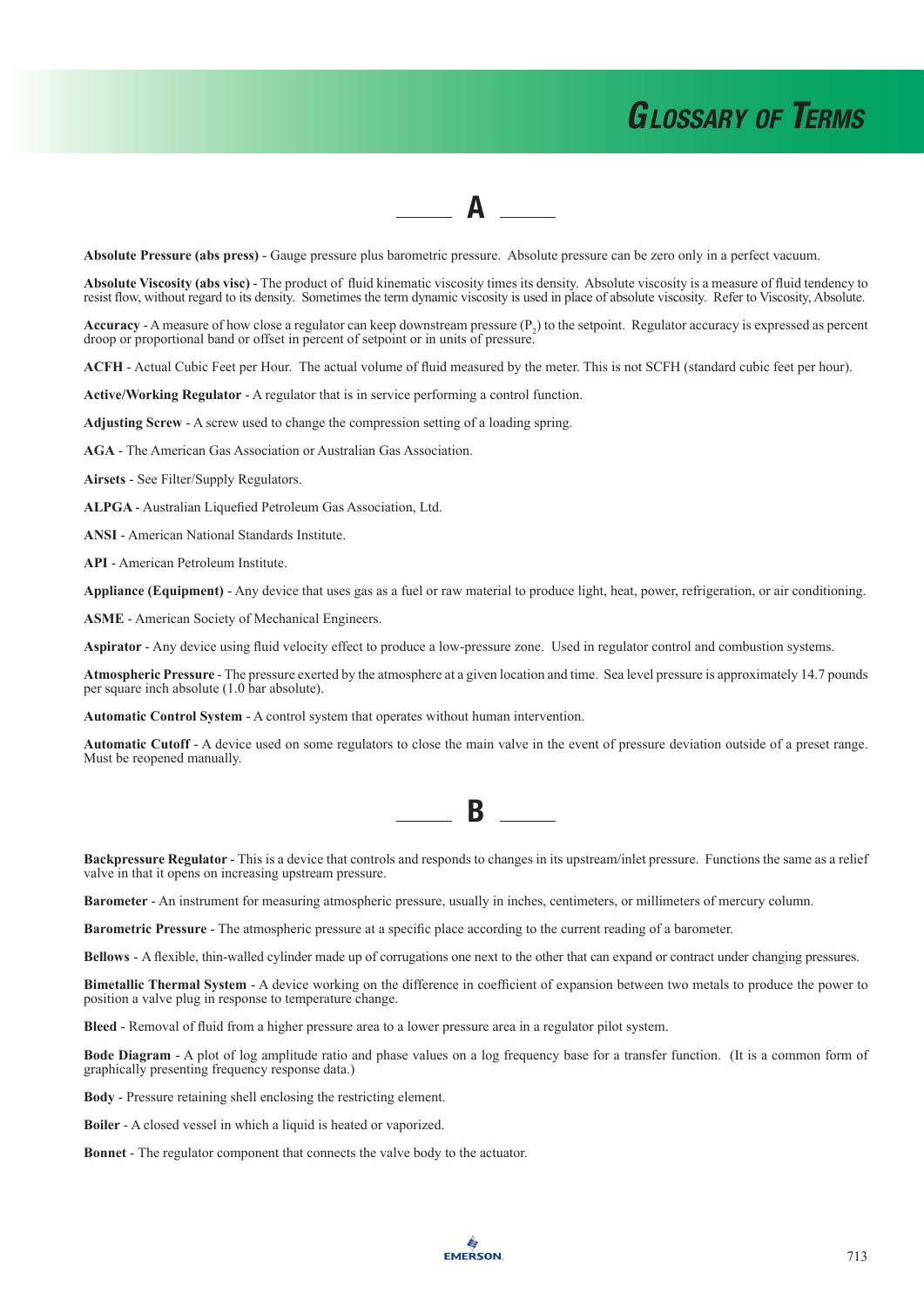**Boost** - The increase in control pressure above setpoint as flow is increased from low flow to maximum flow. Some regulators exhibit droop instead of boost.

**British Thermal Unit (BTU)** - The quantity of heat required to raise one pound of water from 59° to 60°F.

**Build-up** - In a relief valve, the pressure increase above setpoint required to produce a given flow rate.

**BSPT** - British Standard Pipe Thread.

C

**C1** - A term used in a sizing equation. It is defined as the ratio of the gas sizing coefficient and the liquid sizing coefficient and provides a numerical indicator of the valve's recovery capabilities.

**Cage** - A hollow, cylindrical trim element that is a guide to align the movement of a valve plug with a seat ring and/or retains the seat ring in the valve body. The walls of the cage contain openings that usually determine the flow characteristic of the control valve.

**Capacity, Flow** - The amount of a specified fluid that will flow through a valve, specific length and configuration of tubing, a manifold, fitting, or other component at a specified pressure drop in a fixed period of time. (SCFH, gpm, Nm<sup>3</sup>/h, Lpm, bph).

**Capacity, Rated** - The rate of flow through the regulator specified by the manufacturer for a given inlet pressure, outlet pressure, offset, and size.

**Capacity, Wide-Open** - If a wide-open failure occurs, this is the amount a regulator will flow.

**Cavitation** - A phenomenon whereby liquid flowing through a valve under reduced pressure will form gaseous bubbles that will collapse upon pressure recovery, producing potential trim damage. This is a concern when high-pressure drops exist across the valve.

**Centipoise** - A unit for measurement of absolute viscosity. One centipoise is equal to one hundredth of a poise, the metric (cgs) unit of absolute viscosity. The absolute viscosity of water at 20°C is approximately one centipoise.

**Centistoke** - A unit for measurement of kinematic viscosity. One centistoke is equal to one hundredth of a stoke, the metric (cgs) unit of kinematic viscosity. The kinematic viscosity in centistokes times the density equals the absolute viscosity in centipoises.

**CFH** - Cubic Feet per Hour  $(f<sup>3</sup>/h)$ . Volumetric measurement of gas flow per hour, generally at line conditions.

 $C_g$  (Flow Coefficient) - A term used in gas and steam valve sizing equations. The value of  $C_g$  is proportional to flow rate and is used to predict flow based on physical size or flow area.

**CGA** - Canadian Gas Association.

**Coal/Coke Oven Gas -** A gas with a high sulfur content that is produced from baking coal. It may also contain tar that can cause sticking in moving parts of a regulator. Regulators with brass or copper parts should not be used with this gas. Often this gas requires the use of fluoroelastomers.

**Compressibility Effect** - The change in density of gas or air under conditions of compression.

**Compression (Spring)** - The action on a spring which decreases its length relative to the force to which it is subjected.

**Condensate** - The liquid resulting when a vapor is cooled and/or when its pressure is increased.

**Control Line** - The external piping which connects the regulator actuator or pilot to the point on the main line where control is required.

**Control Valve** - A mechanically, electrically, or hydraulically operated valve, using an external power source to effect its operation, that modifies the fluid flow characteristics in a process. It consists of a valve connected to an actuator mechanism that is capable of changing the position of the flow controlling element or closure member in the valve in response to a signal from the controlling device.

**Controller** - A device that operates automatically to regulate a controlled variable.

**Critical Flow** - The rate at which a fluid flows through an orifice when the stream velocity at the orifice is equal to the velocity of sound in the fluid. Under such conditions, the rate of flow may be increased by an increase in upstream pressure, but it will not be affected by a decrease in downstream pressure. Critical flow occurs when  $P_2$  is approximately 1/2 of  $P_1$  absolute.

**Critical Velocity** - The velocity at critical flow. Also called sonic velocity.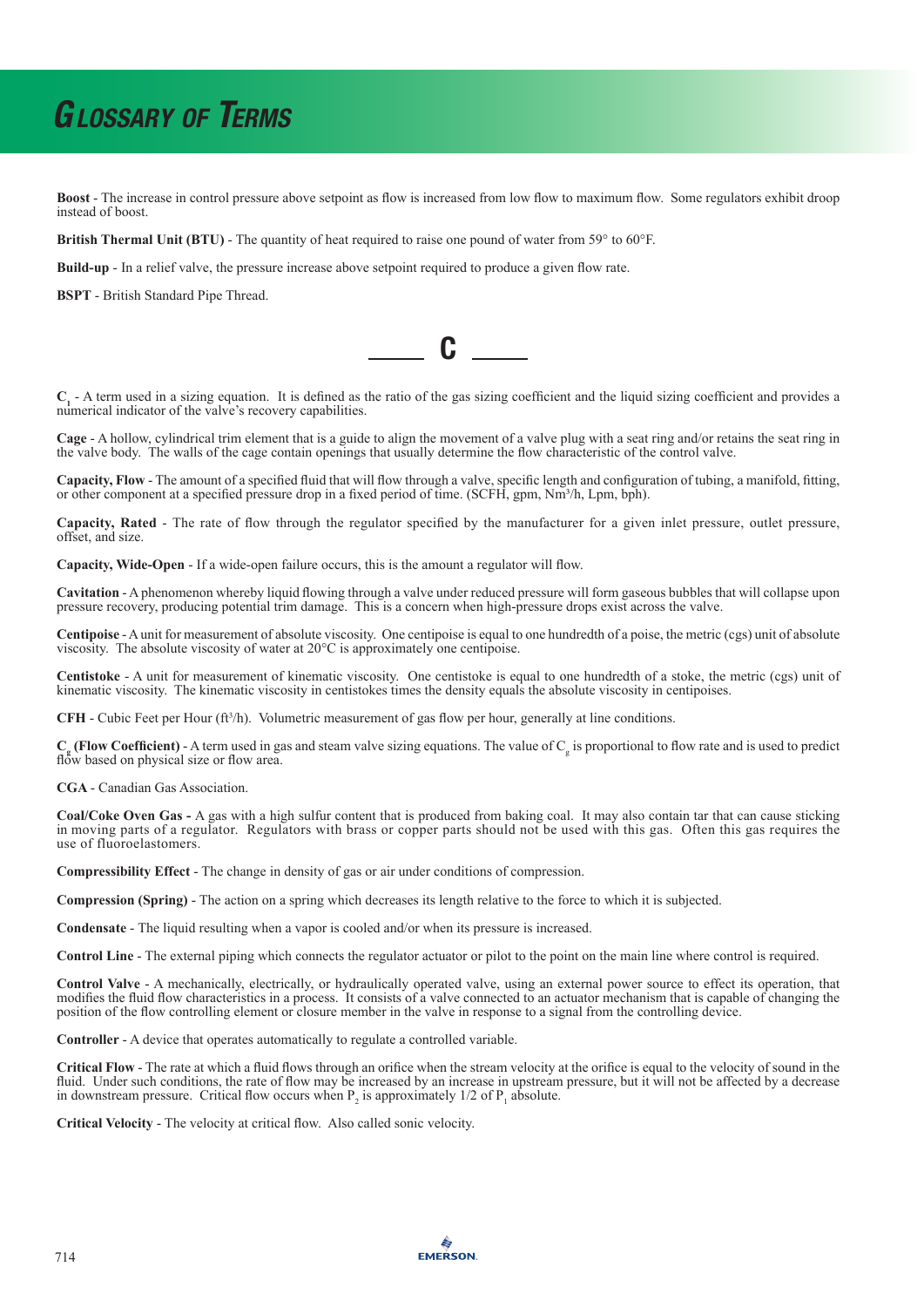**CSA** - Canadian Standards Association.

**Cs (Flow Coefficient)** - Steam valve sizing coefficient. At pressures below 1000 psig, a constant relationship exists between the gas sizing coefficient (C<sub>g</sub>) and the steam coefficient (C<sub>s</sub>). This relationship is expressed: C<sub>s</sub> = C<sub>g</sub> ÷ 20.

 $C_v$  **(Flow Coefficient)** - Liquid sizing coefficient. It is numerically equal to the number of U.S. Gallons of water at 60°F that will flow through the valve in one minute when the pressure differential across the valve is one pound per square inch.



**Dead Band** - The range through which an input can be varied without initiating observable response.

**Delta P (DP) (**∆**P) (Pressure Drop)** - The difference between the inlet and outlet pressures.

**Demand** - The rate at which fluid is delivered to or required by a system, part of a system, or a piece of equipment, usually expressed in terms of volume per unit of time.

**Density** - The weight of a unit volume of a substance. Also called specific weight.

**Diaphragm** - A flexible membrane used in a regulator or relief valve to sense changes in downstream pressure and respond to them, thus moving the restricting element or closure member to which it is attached.

**Diaphragm Actuated Regulator** - A regulator utilizing a diaphragm and actuator to position the valve plug.

**Diaphragm Case** - A housing used for supporting a diaphragm and establishing one or two pressure chambers.

**Diaphragm Effect** - The change in effective area of the diaphragm as the regulator strokes from low to high flow.

**Diaphragm Plate** - A plate used to transmit force in conjunction with a diaphragm and fluid pressure on a spring to the actuator stem or pusher post.

**Differential Pressure** - The difference in pressure between two points in a system.

**Differential Pressure Regulator** - A device that maintains a constant differential pressure between a reference pressure and the pressure of the controlled fluid.

**Digester Gas -** A gas produced by sewage treatment plants. This gas is used to power burners and engines. Because of its high methane content, stainless steel construction might be required.

**Disk** - A movable part that is positioned in the flow path to modify the rate of flow through the valve. It is often made of an elastomer material to improve shutoff capability.

**Downstream** - Any site beyond a reference point (often a valve or regulator) in the direction of fluid flow.

**Drift** - A change in setpoint over an extended period of time.

**Droop** - The amount a regulator deviates below its setpoint as flow increases. Some regulators exhibit boost instead of droop.

**DVGW** - Deutscher Verein des Gas - und Wasserfaches e.v. (German approval agency).

**Dynamic Unbalance** - The force exerted on a valve plug when fluid is flowing through the valve.



**Effective Area** - In a diaphragm actuator, the part of the diaphragm area that generates operating force. The effective area is less than the total area. (The effective area of a diaphragm might change as it is stroked, usually being a maximum at the start and a minimum at the end of the travel range. Molded diaphragms have less change in effective area than flat-sheet diaphragms.)

**End Connection** - The style of joint used to make a pressure tight connection between the valve body and the pipeline.

**Entropy** - A thermodynamic quantity that measures the fraction of the total energy of a system that is not available for doing work.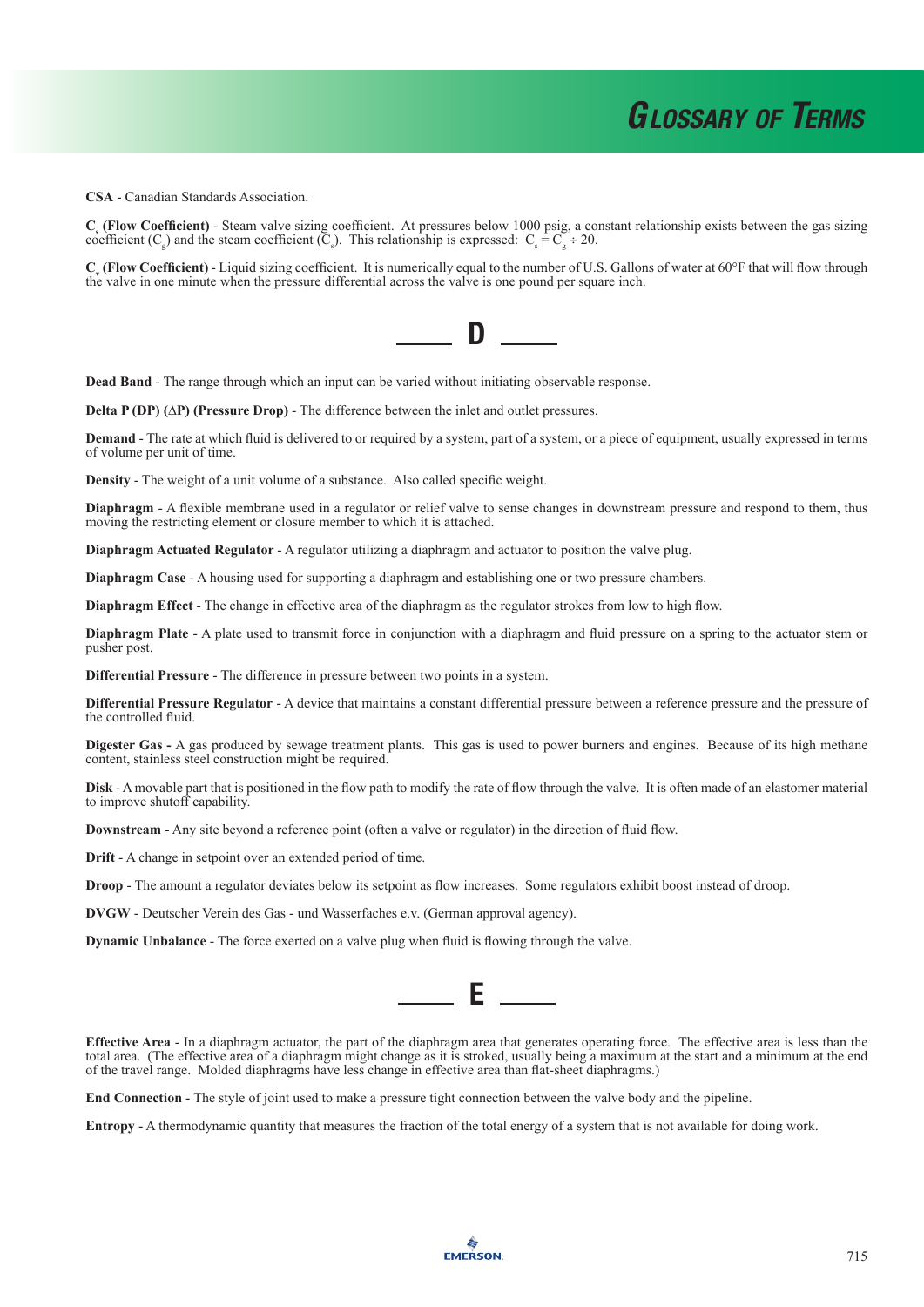**Enthalpy** - Total heat content, expressed in BTU per pound, above an arbitrary set of conditions chosen as the base or zero point.

**External Pressure Registration** - A regulator with a control line. The actuator pressure is isolated from the body outlet pressure within the regulator.

**External Static Line** - The same as control line.



**Face-to-Face Dimension** - The dimension from the face of the inlet opening to the face of the outlet opening of the regulator.

**Fail-Closed** - In the event of a regulator failure, a condition wherein the valve port remains closed. All regulators can fail open or closed.

Fail-Open - In the event of a regulator failure, a condition wherein the valve port remains open. All regulators can fail open or closed.

**Filter/Supply Regulators** - Pressure reducing regulators used in air service to simultaneously filter and reduce pressure. Used to supply process control instruments pneumatic power. Also called airsets.

**First-Stage Regulator** - A regulator used to reduce inlet pressure to a set value being fed to another regulator in series.

**Fixed Factor Measurement** - The measurement of gas at a controlled elevated pressure without the use of an automatic correcting device to correct the volume for variation from base or contract pressure. This is accomplished by placing an accurate regulator upstream of the meter. Also known as PFM (Pressure Factor Measurement).

**Fixed Restriction** - A small diameter hole in the pilot or piloting system that determines gain.

**Flange** - End connections of regulator valve bodies used for bolting onto another fitting or pipe element.

**Flange Facing** - The finish on the end connection of valves.

**Flashing** - A condition when liquid changes to the vapor state caused by pressure reduction inside a valve.

**Flow Capacity** - The rated flow through a regulator under stated inlet, outlet, and droop pressures.

**Flow Characteristic** - Relationship between flow through the valve and percent rated travel.

**Flow Coefficient** - See  $C_{v}$ ,  $C_{s}$ ,  $C_{g}$ ,  $C_{1}$ .

**Flow Rate** - The amount (mass, weight, or volume) of fluid flowing through a valve body per unit of time.

**Fluid** - Materials in a liquid, gas, or vapor state, as opposed to a solid.

**Fuel Gas** - A commonly distributed gas used for fuel, such as natural gas, propane, landfill gas, etc.

**Full Capacity Relief** - A relief valve that has the capability of maintaining downstream pressure to within certain limits in the event of some type of failure, by venting the excess gas to the atmosphere.



**Gage Pressure** - (Psig or bar g) The difference between atmospheric pressure and the pressure being measured. Also written gauge pressure.

**Gas** - That state of matter which expands to fill the entire container which holds it. Gas is one of the forms of matter (solid, liquid, and gas).

**Gas Utilization Equipment** - Any device which utilizes gas as a fuel or raw material, or both.

**Gauge Pressure** - Pressure reading as shown on a gauge (psig or bar g). The difference between atmospheric pressure and the pressure the gauge is measuring. Also written gage pressure.

**Gauge, Pressure** - An instrument that measures the pressure of a fluid.

**Governor** - An attachment to a machine for automatic control or limitation of speed. Also, an archaic term used for a low-pressure, directoperated, pressure reducing gas regulator.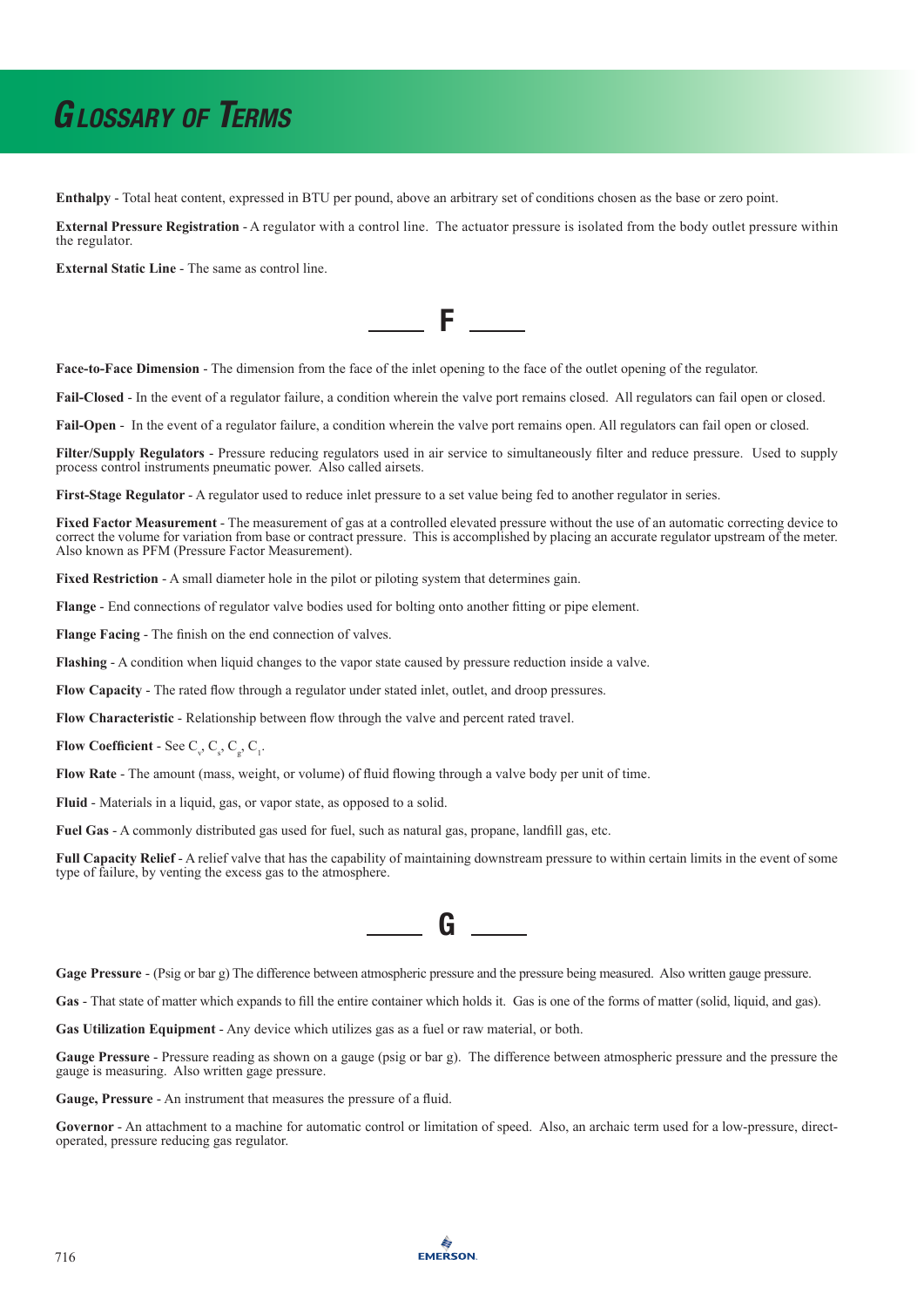#### **H** H

**Hard Facing** - A material harder than the surface to which it is applied. Used to resist galling or fluid erosion.

**Header** - A piping configuration where a number of pipes are combined at one location.

**Hunting** - A condition in which a regulator's outlet pressure slowly fluctuates on either side of a setpoint.

**Hysteresis** - A deviation from setpoint caused by friction and parts clearance.

**Impulse Line** - See control line.

**Inch of Water** - A unit of pressure measurement. The pressure required to support a column of water one inch high. Typically reported as inches w.c. (water column); 27.68-inches of water is equal to one pound per square inch (psi).

**I** I am

**Inlet Pressure** - The pressure at the inlet opening of a valve  $(P_1)$ .

**Inlet Pressure Sensitivity** - The increase or decrease in the outlet pressure caused by changes in the inlet pressure which results in differing degrees of force being applied to the seat disk and diaphragm.

**Internal Relief Valve** - A small, spring-loaded pressure relief valve contained within the regulator at the center of the diaphragm to prevent outlet pressure from exceeding a predetermined pressure.

**Isolation Valve** - Refer to Valve, Isolation.

**I/O** - Input/Output -- Electrical inputs and electrical outputs.



K<sub>m</sub> - Value recovery coefficient - used in liquid sizing equations to determine ∆P allowable for cavitation.

**Kinematic Viscosity (kin visc)** - The relative tendency of fluids to resist flow. The value of the kinematic viscosity includes the effect of the density of the fluid. The kinematic viscosity is equal to the absolute viscosity divided by the density. Refer to Viscosity, Kinematic.

**LCD** - Liquid crystal display; readout panel which displays alphanumeric sequences in digital format.

**Landfill Gas -** A gas produced by decaying organic matter in a garbage landfill. This gas is used to power burners and engines. This gas has a high methane content and may contain other gases; therefore, stainless steel construction is usually required.

**Liquid Expansion Thermal System** - A closed system containing liquid whose expansion and contraction in response to temperature changes provides the power to position a valve member.

**Liquefied Petroleum Gas (LPG)** - Butane, propane, or a mixture of the two, obtained from oil or gas wells, or as a by-product from the refining of gasoline. It is sold in metal bottles under pressure as a liquid; hence, sometimes called bottled gas.

**Loading Element** - In a regulator, the means for placing a measured amount of force against the regulator's diaphragm. The loading element is commonly a spring.

**Loading Pressure** - The pressure employed to position a pneumatic actuator. (This is the pressure that actually works on the actuator diaphragm or piston to change the position of the valve plug.)

**Lockup Pressure** - Increase over setpoint when the regulator is at no-flow condition.

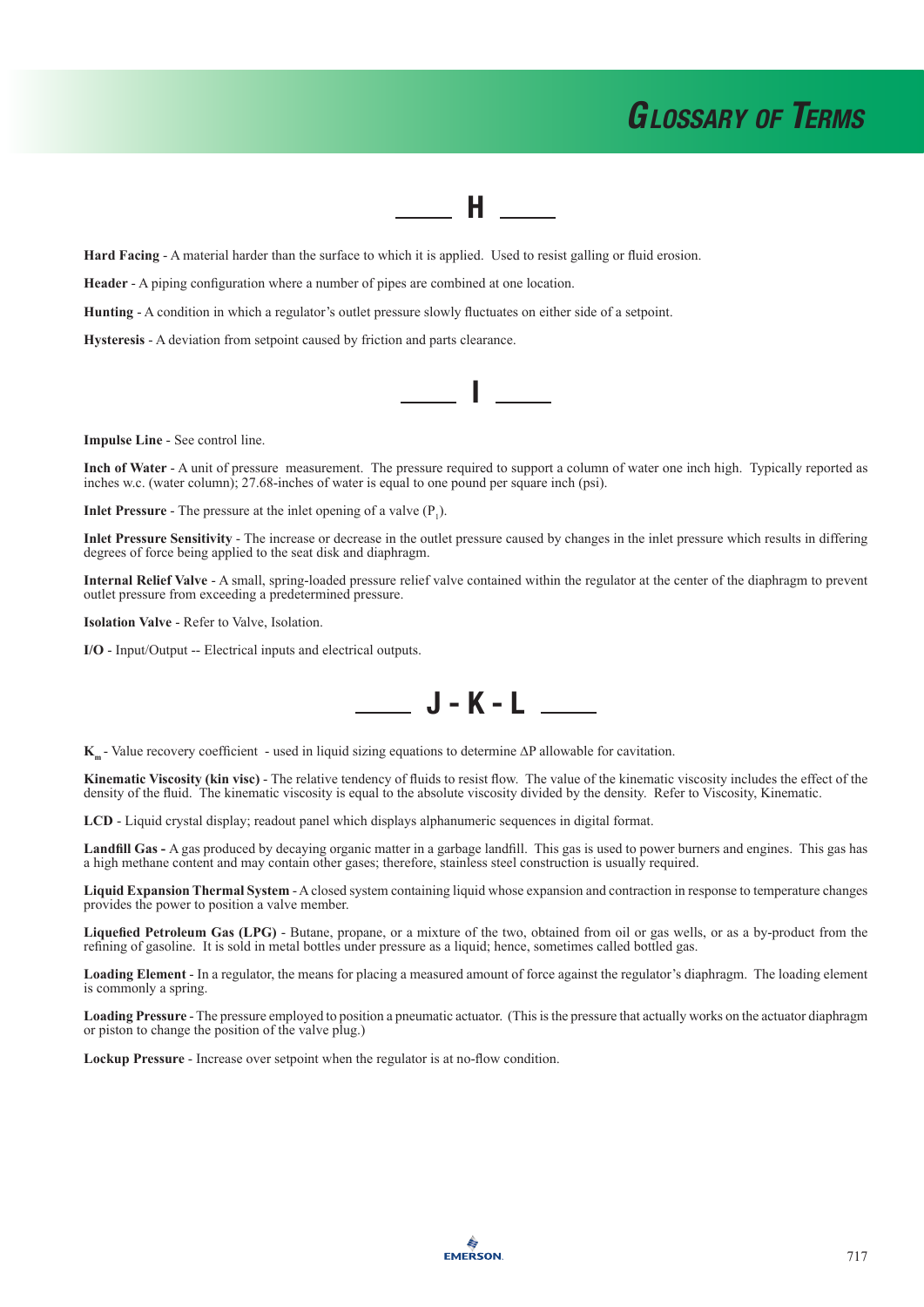**Maximum Allowable Operating Pressure (MAOP)** - The maximum pressure that the system may be operated at as determined by its components, taking into account function and a factor of safety based on yield of parts or fracture.

M

**Maximum Operating Pressure** - The maximum pressure existing in a piping system during normal operation.

**Measuring Element** - A diaphragm that senses (measures) changes in downstream pressure and causes the regulator restricting element to move toward the open or closed position.

**Meters Cubed per Hour (Normal or Standard)** - Refer to Nm<sup>3</sup> /h or Sm<sup>3</sup> /h.

**Minimum Controllable Flow** - The lowest flow at which a steady regulated condition of the controlled variable can be maintained.

**Modbus** - Protocol used for communications between electronic devices developed by Gould Modicon.



**NACE** - National Association of Corrosion Engineers

**Natural Gas** - A hydrocarbon gas consisting mainly of methane.

**Needle Valve** - Refer to Valve, Needle.

**Nm<sup>3</sup>/h** - meters cubed per hour (normal); measurement of volume rate of a gas at atmospheric pressure and 0°C. Also refer to Sm<sup>3</sup>/h.

**NPT** - National Pipe Thread, a standard for tapered thread used on pipes and pipe fittings.

**Offset** - The deviation from setpoint for a given flow. Negative offset is equivalent to droop.

**Operating Pressure** - The actual pressure at which a device operates under normal conditions. This pressure may be positive or negative with respect to atmospheric pressure.

**Orifice** - A fixed opening, normally the inside diameter of a seat ring, through which fluid passes. The term can also refer to the inlet or outlet of a regulator or pilot valve. Also called a port.

**Outlet Pressure (Reduced Pressure) -** The pressure leaving the outlet opening of a valve  $(P_2)$ .

**Over-Pressure Cut-Off Device** - A mechanical device incorporated in a gas pipework system to shutoff the supply of gas when the pressure at the sensing point rises to a predetermined value.

**P** 

**P<sub>1</sub>** - Inlet or upstream pressure.

**P<sub>2</sub>** - Outlet or downstream pressure.

**PFM (Pressure Factor Measurement)** - The measurement of gas at a controlled elevated pressure without the use of an automatic correcting device to correct the volume for variation from base or contract pressure. This is accomplished by placing an accurate regulator upstream of the meter. Also known as Fixed Factor Measurement

**PID** - Proportional/Intergral/Derivative device. Usually used as a controller.

**Pilot (Amplifier)** - A relatively small controlling regulator that operates the main regulator. They are used to increase accuracy.

**Piston Actuated Regulator** - A regulator utilizing a piston rather than a diaphragm actuator.

**Pitot Tube** - A hollow tube that connects the area beneath the regulator diaphragm with the vena contracta area of gas flow. The pitot tube causes the diaphragm to sense a pressure lower than that which exists downstream of the regulator, and thus allows the regulator to open more for any given change in downstream pressure. The result is increased regulator accuracy.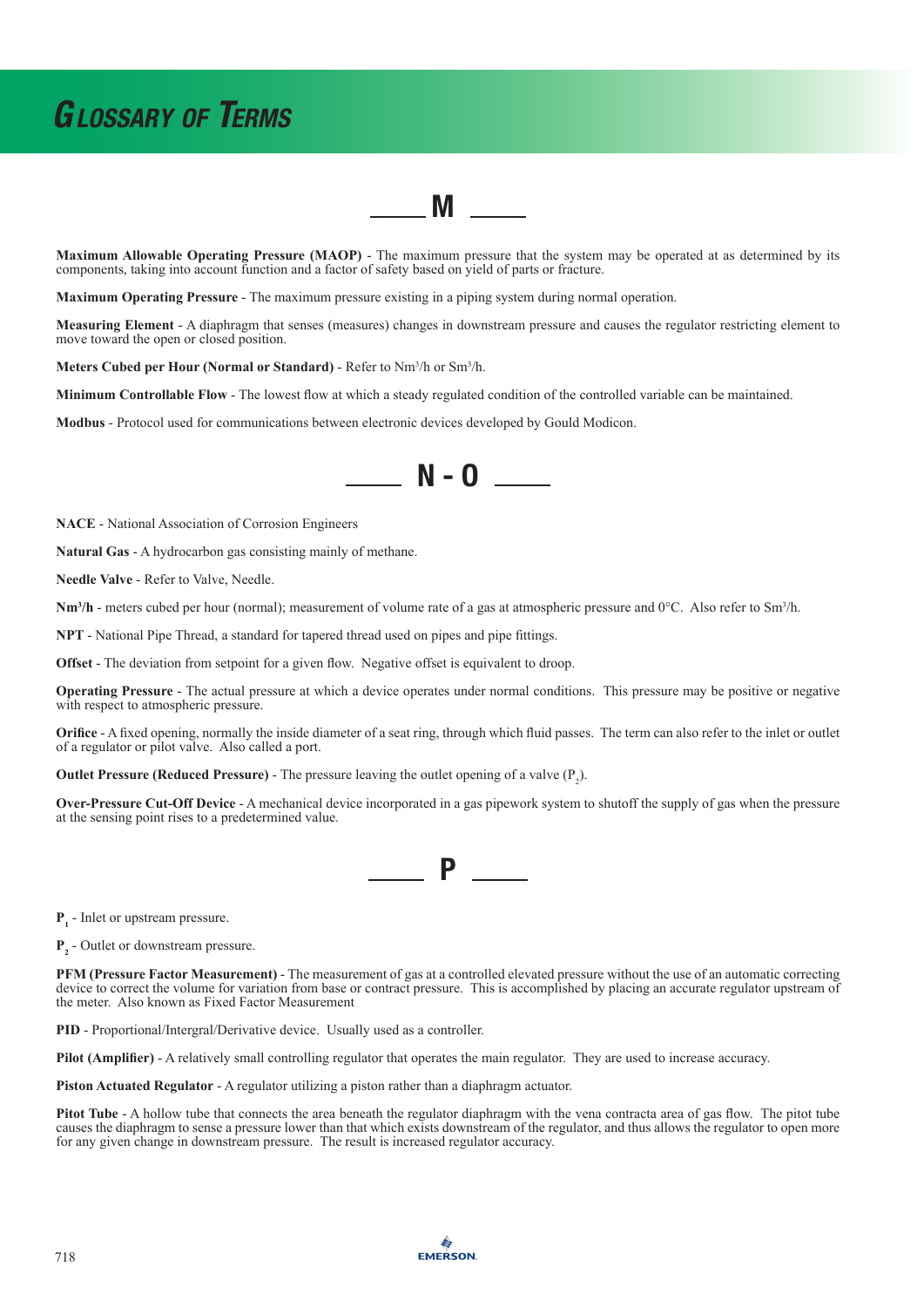**PL** - Loading pressure. Pressure of fluid on the main diaphragm that is controlled by a pilot regulator.

**Plug** - Piece that throttles against an orifice to increase and decrease flow.

**Poise** - A metric unit for measuring absolute viscosity. One poise equals one dynesecond per square centimeter, or one gram per centimeter second.

**Port** - A fixed opening, normally the inside diameter of a seat ring, through which fluid passes. The term can also refer to the inlet or outlet of a regulator or pilot valve. Also called an orifice.

**Powder Paint Coating** - A paint process that uses dry powder with no solvents for surface finish. Dry powder can be reused, thereby reducing waste and pollutants. The powder coating over a clean surface provides better corrosion resistance than liquid coat.

**Pressure** - Force per unit area.

**Pressure Buildup** - In a relief valve, the pressure increase above setpoint required to produce a given flow rate.

**Pressure Differential** - The difference in pressure between two points in a system.

**Pressure Drop** - The difference between the inlet and outlet pressures.

**Pressure Reducing Regulator** - A valve that satisfies downstream demand while maintaining a constant reduced pressure. As the pressure decreases, the valve opens to increase flow.

**Pressure Relief Valve** - A valve that opens and closes to ensure that pressure does not rise above a predetermined value.

**Propane** - An easily liquefiable hydrocarbon gas. Propane is one of the components of raw natural gas, and it is also derived from petroleum refining processes. Its chemical formula is  $C_3H_8$ .

**Proportional Band (Amount of Deviation)** - The amount a regulator deviates from setpoint as the flow increases from minimum to maximum. Also referred to as droop or offset.

**psia - pounds per square inch, absolute -** The pressure above a perfect vacuum, calculated from the sum of the pressure gauge reading and the (local or ambient) atmospheric pressure (approximately 14.7).

**psid** - Pounds per square inch, differential.

**psig** - Pounds per square inch, gauge. The pressure above atmospheric pressure. Near sea level the atmospheric pressure is approximately 14.7 pounds per square inch.



**Range** - The region between the limits within which a quantity is measured, received, or transmitted, expressed by stating the lower and upper range values (Example: 3 to 15 psi;  $-40^{\circ}$  to  $212^{\circ}$ F ( $-40^{\circ}$  to 100 $^{\circ}$ C)).

**Rangeability** - The ratio of maximum rated capacity to the minimum controllable flow within the specified accuracy band.

**Rate of Flow** - The volume of material passing a given point in a system per unit of time.

**Rated Working Pressure** - The maximum allowable pressure specified by the manufacturer.

**Reduced Pressure** - The pressure leaving the outlet opening of a valve  $(P_2)$ . More commonly called outlet pressure.

**Regulator, Direct-Operated** - See Pressure Reducing Regulator.

**Regulator, Pilot-Operated** - Two regulators connected so that one increases the effect of downstream pressure changes on the other. This arrangement is used to provide increased accuracy and flow capacity compared to direct-operated regulators.

**Relief Valve** - See Pressure Relief Valve.

**Relief Valve, Pilot-Operated** - Two relief valves connected so that one increases the effect of inlet pressure changes on the other. This arrangement is used to provide increased capacity and reduced buildup compared to other relief valve types.

**Relief Valve, Pop Type** - A spring-loaded poppet type relief valve.

**Repeatability** - The closeness of agreement of a regulated value when returned to the same steady-state conditions after upset(s).

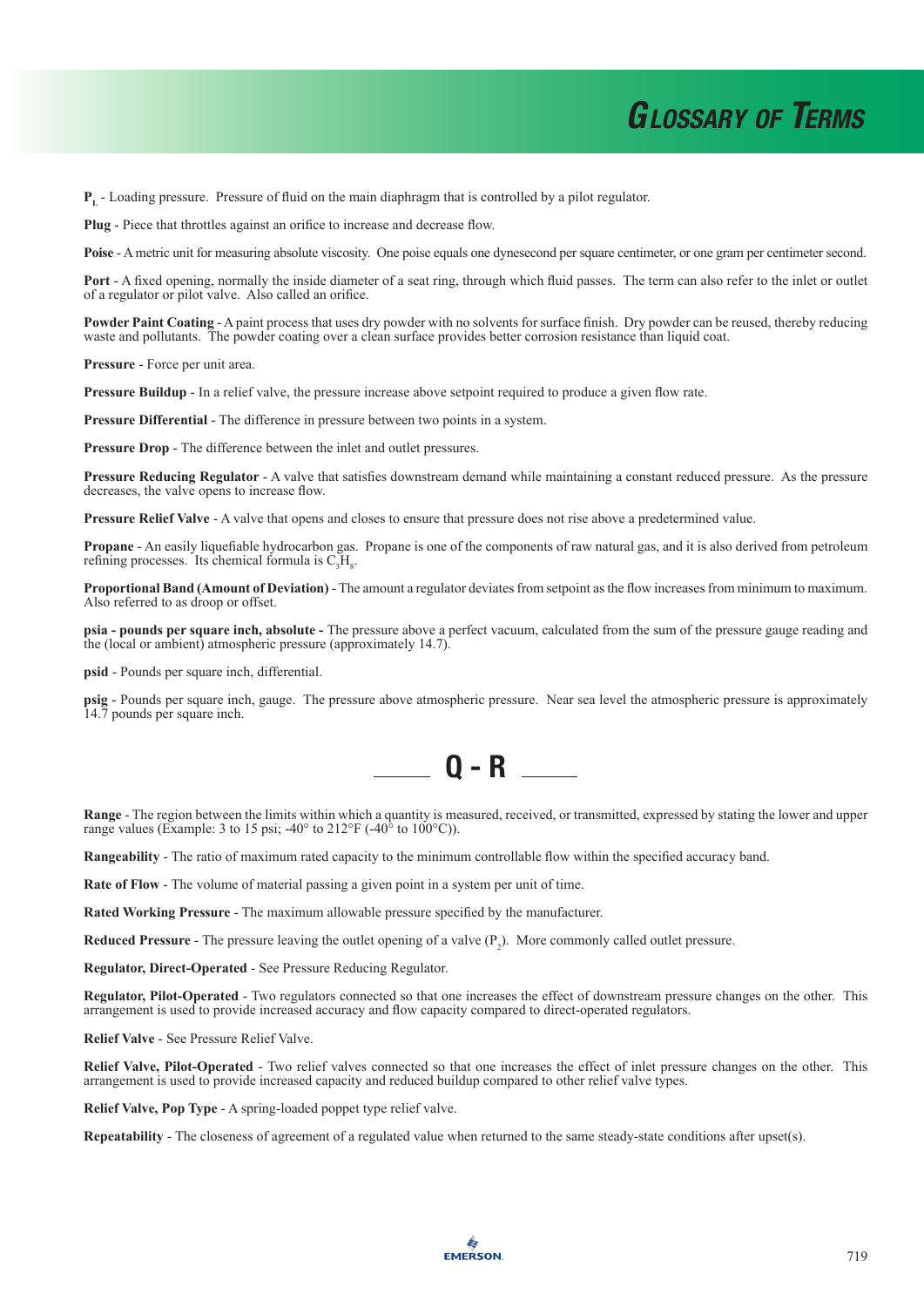**Reseat Point** - In a relief/backpressure valve which is opened by an increase in inlet pressure, the point where the valve closes.

**Restricting Element** - The element that restricts and controls fluid flow in a system. In a regulator this element is typically a disk and orifice combination, or plug and cage assembly.

**RTD** - Resistance Temperature Detector. A resistance device used to measure temperature.

**RTU** - Remote Terminal Unit or Remote Telemetry Unit.

**SAE Number Viscosity** - Refer to Viscosity, SAE Number.

**Saybolt Furol** - A scale used for measuring the viscosity of heavy oils. The instrument has a larger orifice and is used at a higher temperature than the Saybolt Universal instrument used for lighter oils.

**Saybolt Universal -** A scale used for measuring the viscosity of oil, expressed in seconds required for a specified amount of oil to flow through an orifice; hence, the larger the number of seconds, Saybolt Universal (SSU), the more viscous the oil.

**SCFH** - Standard cubic feet per hour. Volumetric gas measurement of flow per hour at standard or at base conditions.

**Seat** - The portion of the seat ring or valve body which a closure member contacts for shutoff.

**Seat Leakage** - Flow of fluid past a seat or seal when in the closed position.

Seat Ring - A separate piece inserted in a valve body to form a valve body port. It generally provides a seating surface for a plug or disk.

**Self-Contained Regulator** - Pressure control device that is powered by the process media pressure and does not require outside energy.

**Setpoint** - The pressure at which the regulator or relief valve is set to control.

**Set Pressure Range** - The range of pressures, specified by the manufacturer, within which the device can be adjusted.

**Sm<sup>3</sup>/h** - meters cubed per hour (standard); measurement of volume rate of a gas at atmospheric pressure and 60°F. Also refer to Nm<sup>3</sup>/h.

**Soft Seat** - An elastomeric, plastic, or other readily deformable material used either in the valve plug or seat ring to provide tight shutoff with minimal force.

**Sonic Velocity** - The speed of sound for a particular gas at a given inlet pressure and temperature.

**Sour Gas** - Gaseous fuel that contains a relatively large proportion of sulfur or sulfur compounds. See the discussion on Sulfide Stress Cracking in the Technical Section.

**Specific Gravity** - The ratio of weight of a given volume of fluid to the weight of an equal volume of liquid/gas at stated temperature.

**Speed of Response (Stroking Speed)** - The amount of time it takes the valve plug or disk to travel from completely closed to completely open (0 to  $100\%$ ).

**Spring** - Part used as the loading element in a regulator. Length is adjusted to establish setpoint.

**Spring Adjustment Screw** - A screw used to compress the spring to establish the regulator setpoint.

**Spring Rate (K)** - Spring rate is defined by the amount of force required to compress a spring a given distance. Spring rate is given in force/ length (for example, lbf/in).

**Stability** - The ability to hold a steady controlled variable within the limits of stated accuracy of regulation.

**Standard Atmosphere** - The accepted normal atmospheric pressure at sea level, equal to 14.696 pounds per square inch.

**Standard Barometer** - The reading of a barometer for standard atmospheric pressure; equal to 29.92 inches of mercury column.

**Standard Gravity** - Standard accepted value for the force of gravity. It is equal to the force which will produce an acceleration of 32.17 feet per second per second.

**Standard Pressure** - The same as standard atmosphere; equal to a pressure of 14.696 pounds per square inch.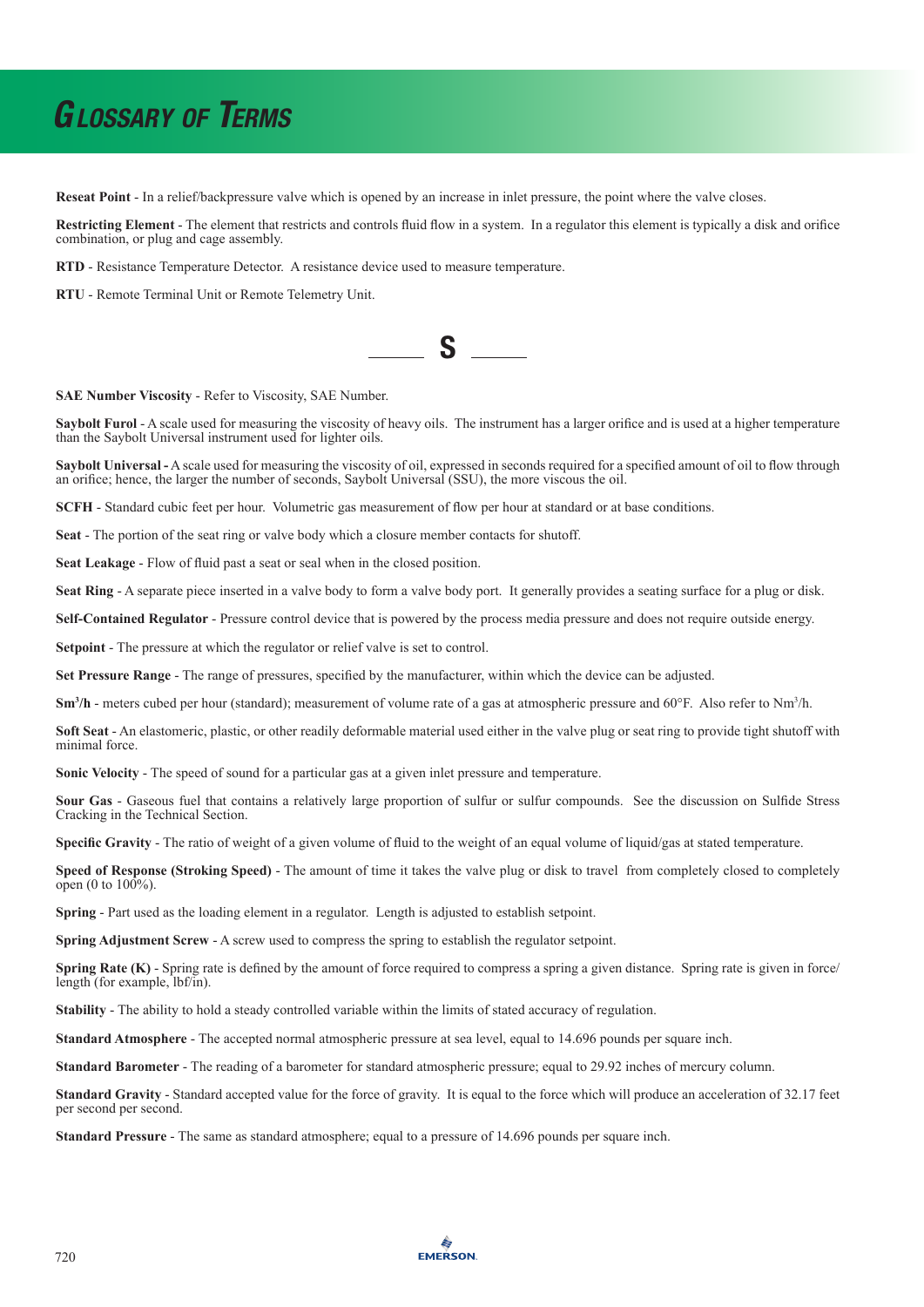**Static Line** - See Control Line.

**Static Pressure** - The pressure in a fluid at rest.

**Static Unbalance** - The force exerted on a valve plug due to fluid pressure in the non-flowing condition.

**Stoke** - The cgs unit of kinematic viscosity. One stoke equals one centimeter squared per second.

**Supercompressibility** - Many gases are more compressible under high pressure at ordinary temperatures than indicated by Boyle's Law. These gases, measured at the high pressures, will occupy a greater volume when the pressure is reduced to near atmospheric pressure.

 $\sqrt{1 - U}$ 

**SUS (or SSU) Viscosity** - Refer to Viscosity, SUS (or SSU).

**Therm** - 100,000 BTU.

**Thermostat** - A device that automatically maintains a predetermined temperature in an appliance or component.

**Travel** - The amount of linear movement of the valve closure member from the closed position to the rated full-open position.

**Travel Indicator** - An external, visible device used to indicate the travel of the valve plug.

**Trim** - The replaceable internal parts of a regulator, usually made up of a seat ring or orifice, valve plug or disk and disk holder, and stem; other replaceable internal parts may be considered trim.

**Under-Pressure Cut-Off Device** - A mechanical device incorporated in a gas pipe work system to shutoff the supply of gas when the pressure at the sensing point falls to a predetermined figure.



**Vacuum Breaker** - A valve used to limit an increase in vacuum. An increase in vacuum (decrease in absolute pressure) beyond a certain value registers on the diaphragm. The valve disk will open permitting atmospheric, positive pressure, or an upstream vacuum that has a higher absolute pressure than the downstream vacuum, to enter the system and restore to setpoint.

**Vacuum Regulator** - A device that maintains a vacuum at a setpoint. A decrease in this vacuum (increase in absolute pressure) beyond this value registers underneath the diaphragm and opens the valve. This permits the downstream vacuum of lower absolute pressure than the upstream vacuum to restore the upstream vacuum to its original pressure setting.

**Valve** - A device used for the control of fluid. It consists of a fluid retaining assembly, one or more parts between end openings, and a movable closure member which opens, restricts, or closes the port(s).

**Valve Body** - A pressure retaining housing for internal parts having inlet and outlet flow connections.

**Valve Closure Member** - The movable part which is positioned in the flow path to modify the rate of flow through the valve, often made of an elastomer material to improve shutoff.

**Valve Linkage** - A lever or levers connecting the diaphragm to the valve plug or valve plug stem.

**Valve Plug** - A movable part which provides a variable restriction in a port.

**Valve, Needle** - A small, adjustable valve in which the position of a pointed plug or needle relative to an orifice or tapered orifice permits or restricts fluid flow.

**Valve, Isolation** - Simple valves located in the piping system used to isolate individual equipment. They are designed to be operable by hand and installed to be readily accessible to the consumer.

**VDC** - Volts direct current.

**Vena Contracta** - The location where cross-sectional area of the flow stream is at its minimum size, where fluid velocity is at its highest level, and fluid pressure is at its lowest level. (The vena contracta normally occurs just downstream of the actual physical restriction in a regulator.)